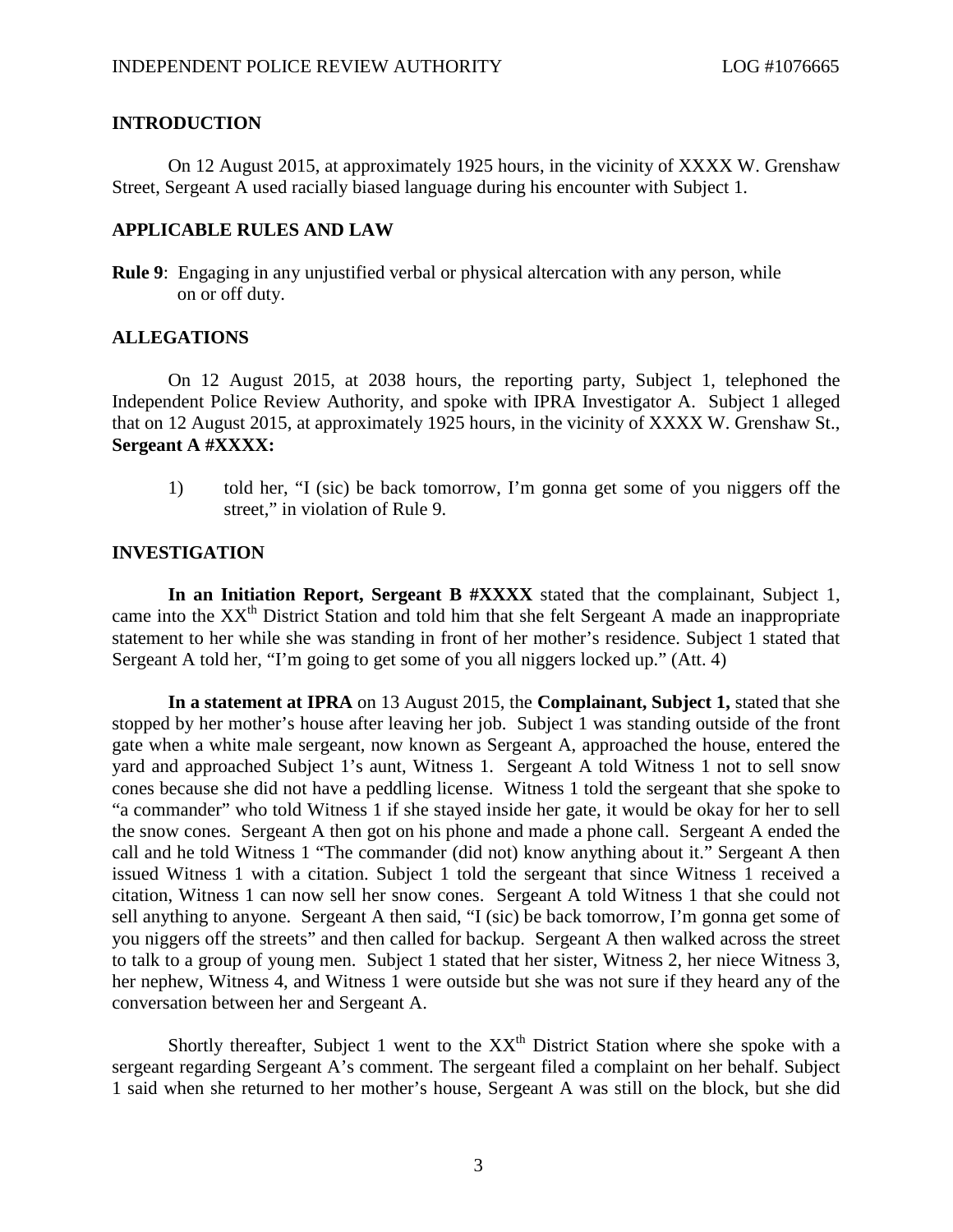not have any further contact with him. She left her mother's home later that evening.

In a follow-up telephone call to Subject 1, she stated that she initially provided IPRA with the name of her niece, Witness 3, as a possible witness. Subject 1 later found out that Witness 3 had already walked off the porch and left the scene. (Atts. 6, 9, 10, 21)

In **a telephone interview** with **Witness 1**, she stated that after the conversation with the officers in front of her residence, Witness 1 went inside to call IPRA. Witness 1 stated she was on the telephone when Subject 1 was outside talking with Sergeant A. Witness 1 said she did not hear the conversation between Subject 1 and Sergeant A. (Att. 20)

**OEMC Event # 1522414902** documented a call that was made from a wireless phone with the number XXX-XXX-XXXX,. The call was classified as No Police Service (NPS) at the address of XXXX W. Grenshaw St. According to the complainant, Subject 1, the number listed on the event query belongs to her sister, Witness 2. (Att. 13)

**Attempts to interview** Witness 2, Witness 4, and Witness 5, were unsuccessful. They did not cooperate in this investigation. (Atts. 14, 17, 19, 22, 23, 29, 30)

An **Administrative Notice of Ordinance Violation (ANOV #**P00480141617**)** was issued by Officer B #XXXXX to Witness 1 for Food Dispenser License Required. (Att. 11)

**In a To/From Report, Witness Officer A #XXXXX**, stated that on 12 Aug 15, he was assigned to Beat XXXXX, which was a fixed post on the XXXX-XXXX block of West Grenshaw. Officer stated at the time of the incident, 1925 hours, he may have been at lunch or returning from lunch. Officer A did recall seeing Sergeant A interact with a female who was selling food, chips, and other perishable items without a license at the location of XXXX W. Grenshaw. Officer A did not specifically recall Subject 1 being present. Officer A stated Sergeant A was at the XXXX-XXXX blocks of West Grenshaw for the entire tour of duty on 12 Aug 15. At no time did Officer A hear Sergeant A say the alleged statement or use any derogatory or demeaning language towards any individual. (Att. 40)

**In a To/From Report Witness Officer B #XXXXX**, stated that on 12 Aug 15, she was assigned to Beat XXXXX, a fixed post which was on XXXX-XXXX block of W. Grenshaw. Officer B observed several individuals in a yard at XXXX W. Grenshaw where items were being sold without a license. Officer B did not specifically recall Subject 1's presence. Officer B stated that she did not hear Sergeant A say the alleged statement or use any derogatory or demeaning language towards any individuals. (Att. 44)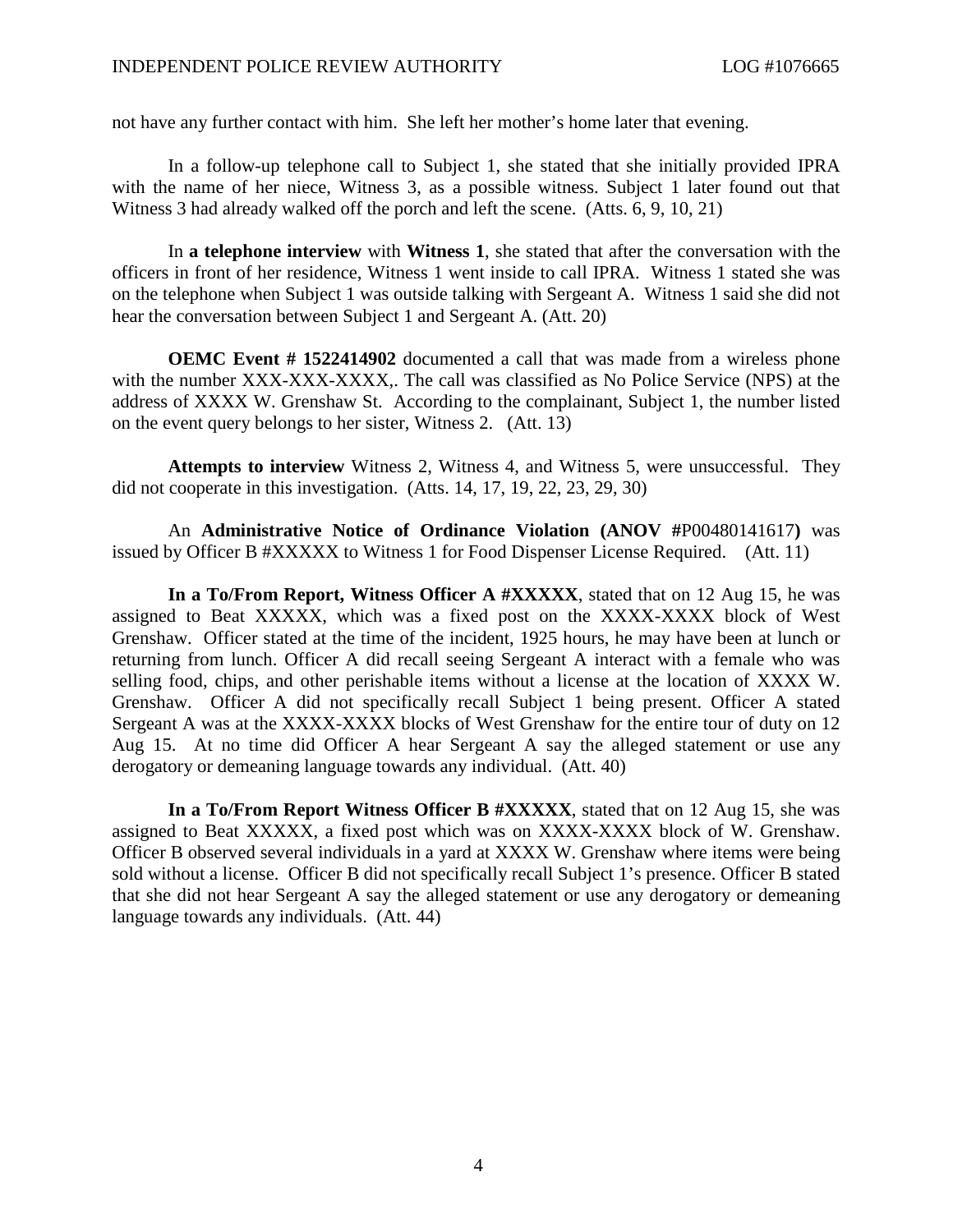**In a To/From Report Witness Officer C #XXXXX**, stated that on 12 Aug 15, he was assigned to Beat XXXX and he was instructed to relieve Beat XXXXX for a lunch break. Officer C recalled that people were angry and complaining that Sergeant A would not allow the sale of snow cones on that block without a permit. Officer C did not recall seeing Sergeant A having a conversation with Subject 1. However, Officer C did recall that Sergeant A explained to the crowd that he was not allowing the sale of snow cones on the block due to the chronic gang and narcotics activity at that location. Officer C stated he did not hear did not hear Sergeant A say the alleged remark. (Att. 41)

**In a To/From Report, Witness Officer D #14006**, stated that on 12 Aug 15, he was assigned to Beat XXXX. He was requested to meet with Sergeant A at XXXX W. Grenshaw to relieve beat XXXXX from their detail. Sergeant A informed Officer D that he was to stay at that address because Witness 1 was observed selling snow cones, candy, and cookies without a license. In addition, Sergeant A directed Officer D that he was there to prevent any other illegal activities. Officer D observed Subject 1 at said location talking with Sergeant A but he did not hear what was being said between them. Officer D described Subject 1 as being belligerent towards the officers on the scene. Officer D stated that he did not hear Sergeant A say the alleged remark. (Att. 42)

**In his statement at IPRA on 13 May 16, Sergeant A #XXXX,** stated that on 12 Aug 15, he was assigned to Beat XXXX. Sergeant A stated there had been a major operation between the Chicago Police Department and federal law enforcement that shut down a narcotics market on the 3700 block of west Grenshaw. Sergeant A stated the district commander directed more attention to the XXXX and XXXX block of West Grenshaw to prevent the displacement of narcotics activity onto those blocks. Sergeant A said he interacted with many people on those blocks by engaging in foot patrol, by responding to 911 calls and by responding to chronic conditions. On several occasions, Sergeant A spoke with Witness 1 about her selling snow cones, candy, and other snacks to neighborhood residents without a license. Sergeant A added he even offered to take Witness 1 to the Department of Revenue to get a license, but she never responded.

During a conversation between Sergeant A and Witness 1, Witness 1 mentioned that she spoke with the  $(XX<sup>th</sup>$  district) Commander who in turn told her she could continue to sell her items. Sergeant A immediately called the Commander who told Sergeant A that was not the case. Sergeant A directed Witness 1 to stop selling the snacks and to close up, but Witness 1 refused. Sergeant A then instructed Officer A to issue a citation to Witness 1.

Sergeant A recalled that Subject 1 was standing on the sidewalk at the front gate during the conversation between Sergeant A and her mother.<sup>[1](#page-2-0)</sup> Subject 1 asked Sergeant A why Witness 1 was not allowed to sell her items. When Sergeant A told Subject 1 the reason, Subject 1 told Sergeant A since Witness 1 had already been issued a citation, she should continue to sell her things. Sergeant A again explained to Subject 1 why Witness 1 could not sell items without a license and why Witness 1 was being issued a citation. No further conversation was had between Subject 1 and Sergeant A. Sergeant A did state that when he was on the scene with

<span id="page-2-0"></span><sup>&</sup>lt;sup>1</sup> Sergeant A incorrectly referred to Witness 1 as Subject 1's mother. Subject 1 described Witness 1's relationship to her as Witness 1 being her aunt.